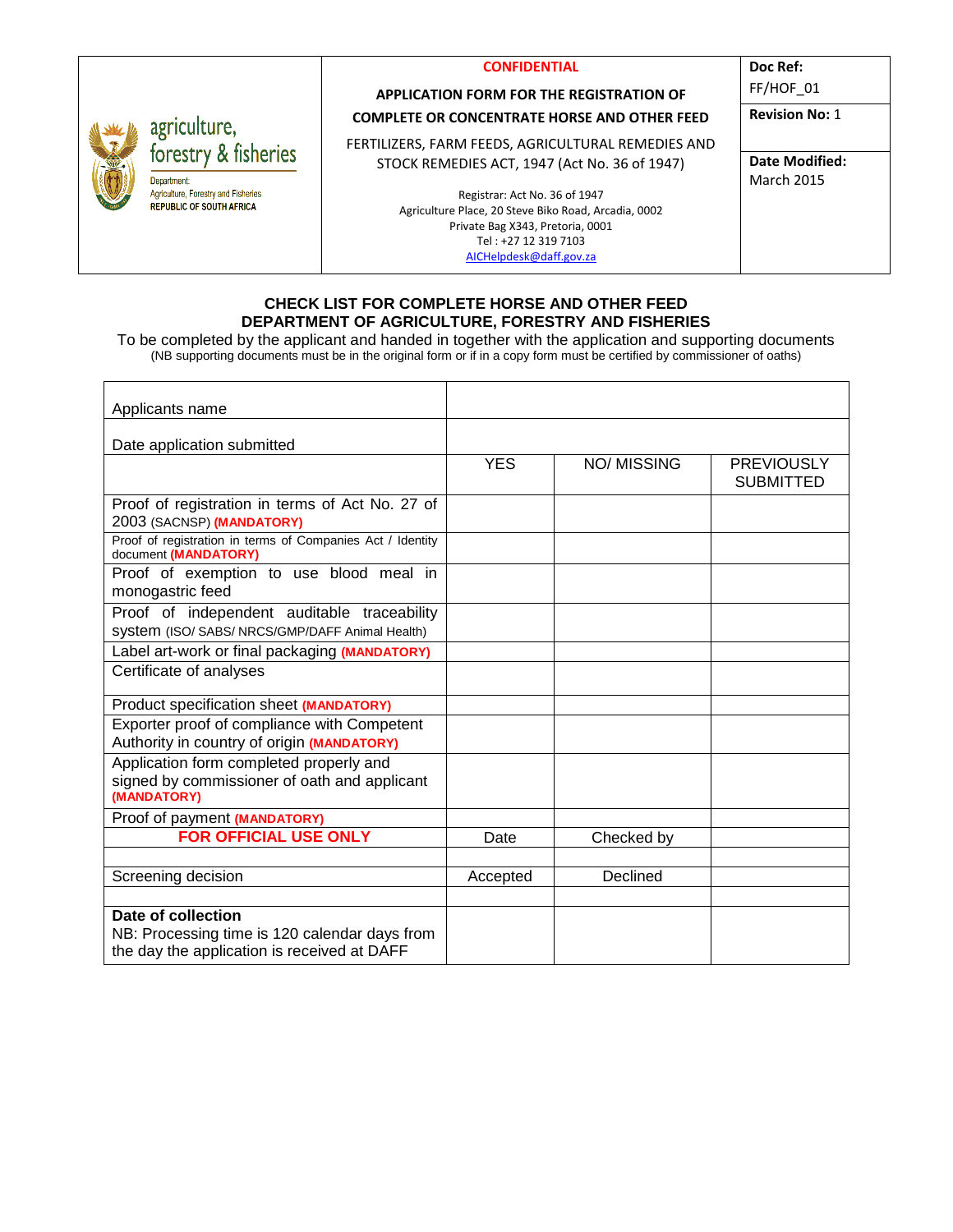

# agriculture,<br>forestry & fisheries Department

Agriculture, Forestry and Fisheries REPUBLIC OF SOUTH AFRICA

# **APPLICATION FORM FOR THE REGISTRATION OF COMPLETE OR CONCENTRATE HORSE AND OTHER FEED**

FERTILIZERS, FARM FEEDS, AGRICULTURAL REMEDIES AND STOCK REMEDIES ACT, 1947 (Act No. 36 of 1947)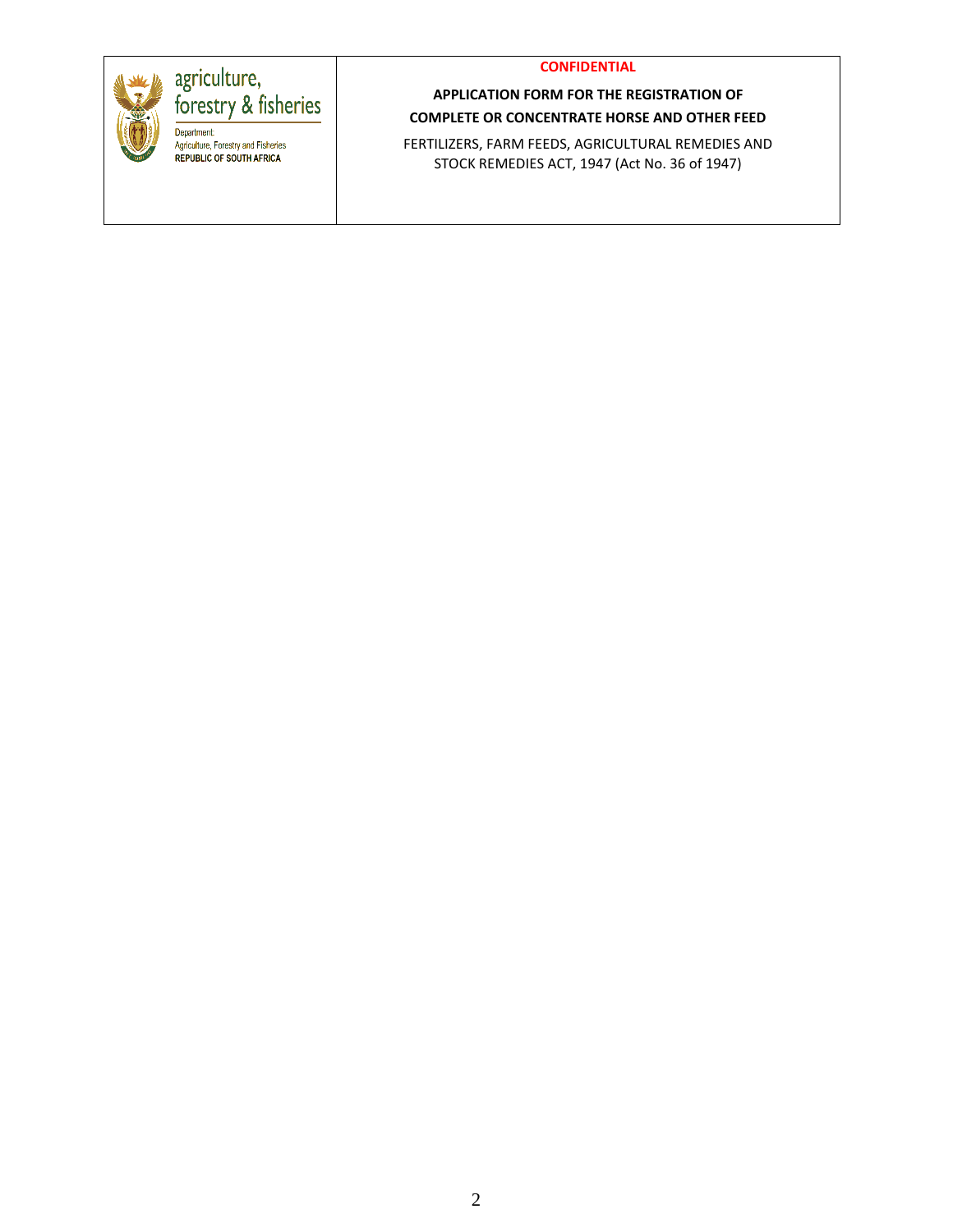|                                            |                                                    | <b>CONFIDENTIAL</b><br><b>APPLICATION FORM FOR THE REGISTRATION OF</b> | Doc Ref:<br>FF/HOF 01 |
|--------------------------------------------|----------------------------------------------------|------------------------------------------------------------------------|-----------------------|
|                                            |                                                    | <b>COMPLETE OR CONCENTRATE HORSE AND OTHER FEED</b>                    | <b>Revision No: 1</b> |
| agriculture,<br>forestry & fisheries<br>文学 | FERTILIZERS, FARM FEEDS, AGRICULTURAL REMEDIES AND |                                                                        |                       |
|                                            | STOCK REMEDIES ACT, 1947 (Act No. 36 of 1947)      | Date Modified:                                                         |                       |
|                                            | Department                                         |                                                                        | <b>March 2015</b>     |
| <b>REPUBLIC OF SOUTH AFRICA</b>            | Agriculture, Forestry and Fisheries                | Registrar: Act No. 36 of 1947                                          |                       |
|                                            |                                                    | Agriculture Place, 20 Steve Biko Road, Arcadia, 0002                   |                       |
|                                            |                                                    | Private Bag X343, Pretoria, 0001<br>Tel: +27 12 319 7103               |                       |
|                                            |                                                    | AICHelpdesk@daff.gov.za                                                |                       |

*Instructions: This application form must be completed in duplicate. It must only be signed by a registered person in terms of section 20(3) of the Natural Scientific Professions Act, 2003; a person who has been given power of attorney by the applicant to sign on his/her behalf must also be registered and such proof must accompany this application. Only South African residents or employees of a business that has a South African office and address can complete this application form.* 

| <b>APPLICANT DETAILS</b>                            |                               |  |  |
|-----------------------------------------------------|-------------------------------|--|--|
| Particulars to be supplied                          | <b>Complete this side</b>     |  |  |
| Applicant name                                      |                               |  |  |
| Company registration number/Identity number         |                               |  |  |
| <b>Contact details</b>                              |                               |  |  |
| Postal address                                      |                               |  |  |
| Postal code                                         |                               |  |  |
| Street name/Physical address                        |                               |  |  |
| Telephone number                                    |                               |  |  |
| Fax number                                          |                               |  |  |
| Cell number                                         |                               |  |  |
| e-mail address                                      |                               |  |  |
| Web address                                         |                               |  |  |
| <b>APPLICATION CATEGORY</b>                         | <b>TICK RELEVANT CATEGORY</b> |  |  |
| Importer for own use<br>1.                          |                               |  |  |
| 2.<br>Importer for retail/sell                      |                               |  |  |
| 3.<br>Importer for own use and retail/sell          |                               |  |  |
| Local manufacturer for own use<br>4.                |                               |  |  |
| Local manufacturer for retails/sell<br>5.           |                               |  |  |
| Local manufacturer for own use and retail<br>6.     |                               |  |  |
| $\overline{7}$ .<br>Local trader/distributor/seller |                               |  |  |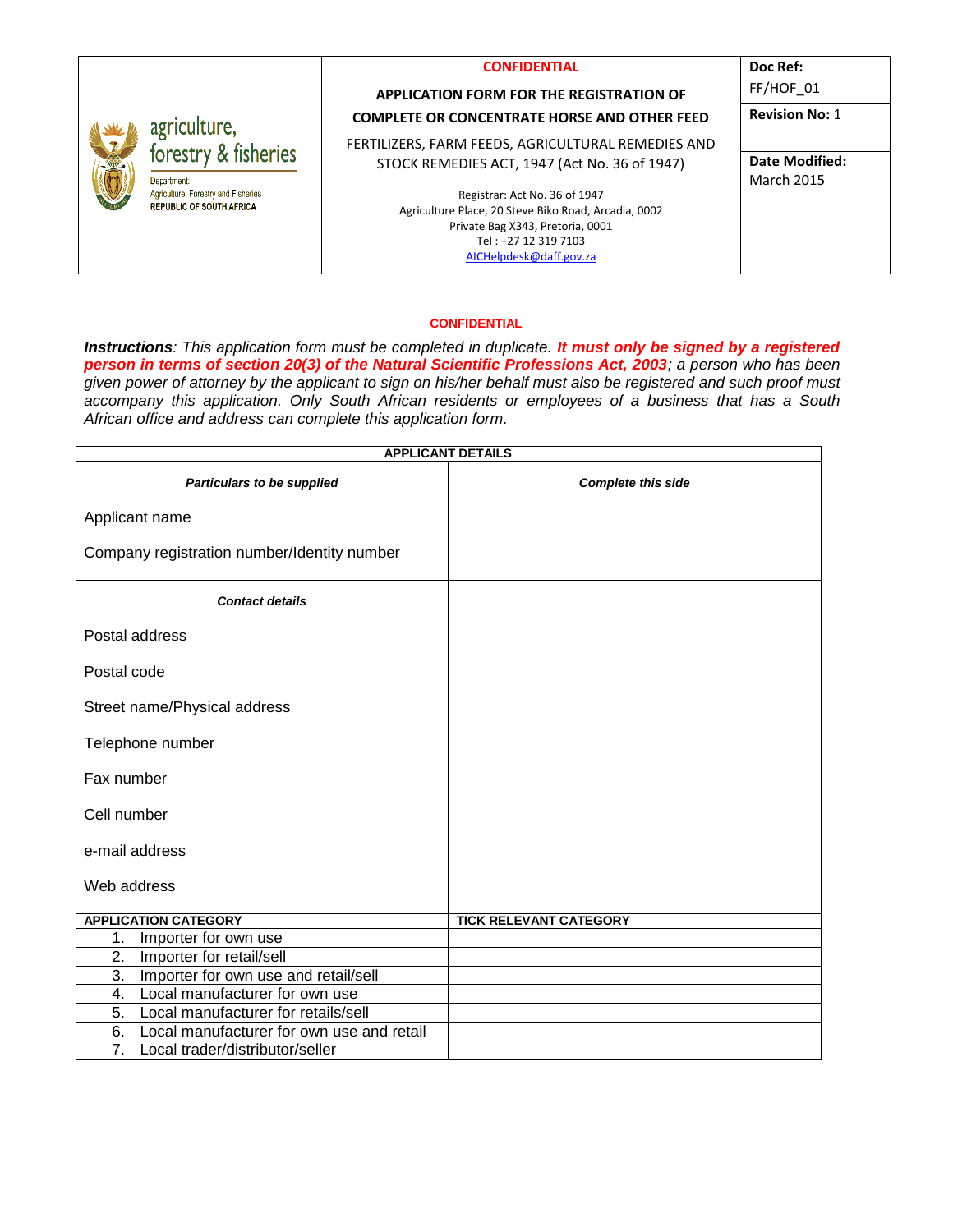



# agriculture,<br>forestry & fisheries

Department Agriculture, Forestry and Fisheries REPUBLIC OF SOUTH AFRICA

#### **APPLICATION FORM FOR THE REGISTRATION OF COMPLETE OR CONCENTRATE HORSE AND OTHER FEED**

FERTILIZERS, FARM FEEDS, AGRICULTURAL REMEDIES AND STOCK REMEDIES ACT, 1947 (Act No. 36 of 1947)

| <b>MANUFACTURER DETAILS</b>                                                                          |  |  |  |
|------------------------------------------------------------------------------------------------------|--|--|--|
| If more than one manufacturer or manufacturing site supply this information by duplicating this page |  |  |  |
| Manufacturer name                                                                                    |  |  |  |
| Company registration number/Identity number                                                          |  |  |  |
| <b>Contact details</b>                                                                               |  |  |  |
| <b>Postal Address</b>                                                                                |  |  |  |
| Postal code                                                                                          |  |  |  |
| Street name/Physical address                                                                         |  |  |  |
| Telephone number                                                                                     |  |  |  |
| Fax number                                                                                           |  |  |  |
| Cell number                                                                                          |  |  |  |
| e-mail address                                                                                       |  |  |  |
| Web address                                                                                          |  |  |  |
| Country                                                                                              |  |  |  |
| Facilities accreditation/licensing (information)                                                     |  |  |  |
| Sterilizing plant registration (if applicable)                                                       |  |  |  |
| Details of responsible person                                                                        |  |  |  |
| Name and Surname                                                                                     |  |  |  |
| Qualifications                                                                                       |  |  |  |
| <b>SACNSP Registration number</b>                                                                    |  |  |  |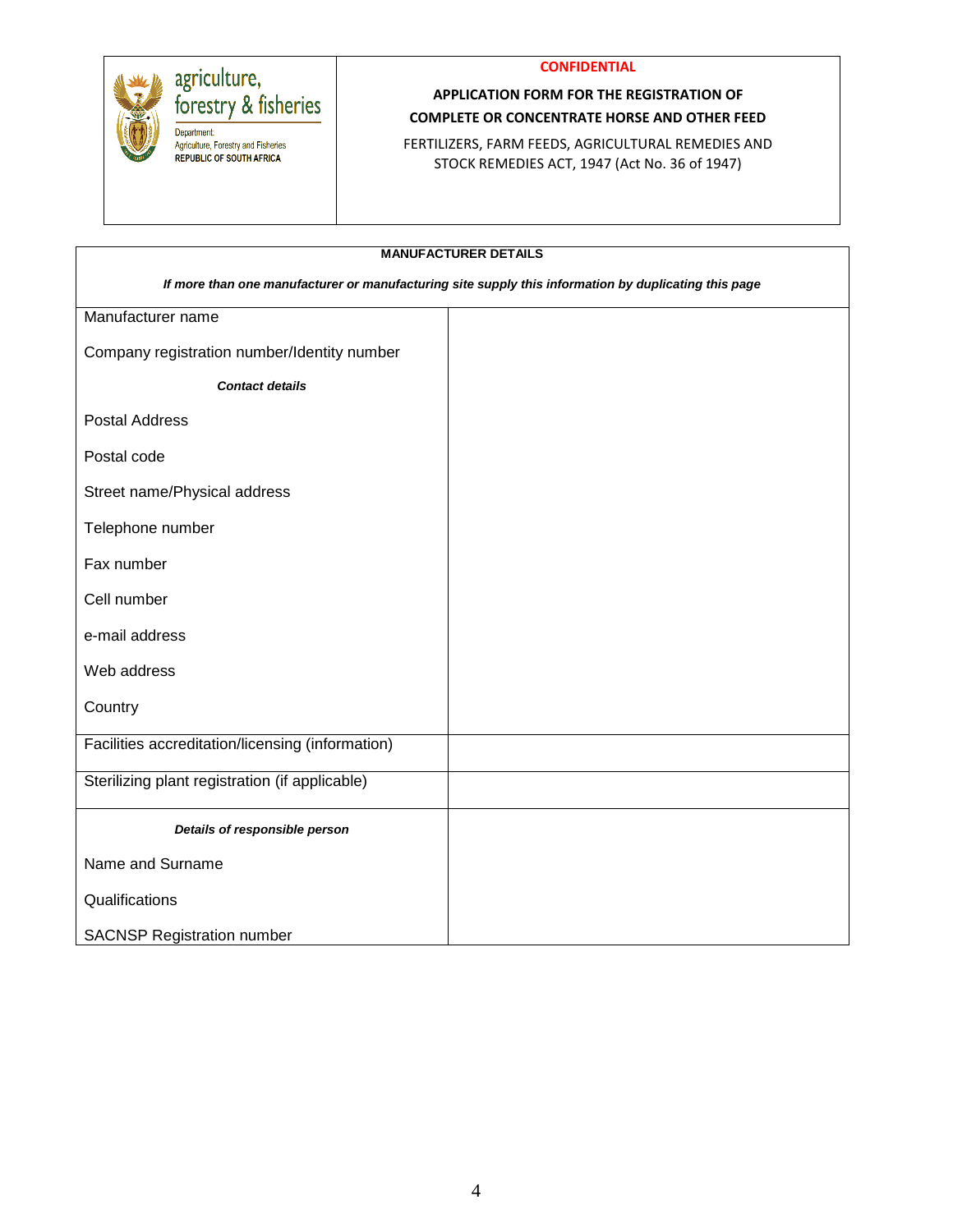

# **APPLICATION FORM FOR THE REGISTRATION OF COMPLETE OR CONCENTRATE HORSE AND OTHER FEED**

FERTILIZERS, FARM FEEDS, AGRICULTURAL REMEDIES AND STOCK REMEDIES ACT, 1947 (Act No. 36 of 1947)

| <b>DECLARATION</b>                                                                                                                                                                                                                                                                                                                          | <b>YES</b> | <b>NO</b>   |
|---------------------------------------------------------------------------------------------------------------------------------------------------------------------------------------------------------------------------------------------------------------------------------------------------------------------------------------------|------------|-------------|
| Does this product contain any animal derived product(s) or by-product(s)? If<br>no, these must be must be declared under feedingstuffs to be declared and<br>be accompanied by Certificates of analysis.                                                                                                                                    |            |             |
| Are all feedingstuffs used in the manufacture of this product registered and<br>where this is not the case has permission been obtained from the Registrar to<br>use such products? (These feedingstuffs must be declared under<br>feedingstuffs to be declared and be accompanied by Certificates of analysis).                            |            |             |
| Have Non-Proteinous-Nitrogen (NPN) products or containing products been<br>deliberately added to this product? Where a NPN containing product has<br>been deliberately added, is it registered for such use in this type of feed? This<br>product must be declared under feedingstuffs to be declared including its<br>registration number. |            |             |
| Are all veterinary medicines or stock remedies added or to be added to this<br>product registered in South Africa?                                                                                                                                                                                                                          |            |             |
| Have all necessary precautions been taken to ensure that the product<br>complies with maximum tolerable levels for undesirable substances as<br>prescribed by Act No. 36 of 1947?                                                                                                                                                           |            |             |
| Does this feed theoretically comply with all the nutritional requirements for its<br>intended specie and production stage or the final product to be made thereof<br>in case of a concentrate? (If it deviate's substantiation data for such a<br>deviation must be submitted).                                                             |            |             |
| Does this product contain a registered vitamin and mineral premix or a<br>custom premix that has been prepared according to applicants' instructions?                                                                                                                                                                                       |            |             |
|                                                                                                                                                                                                                                                                                                                                             |            |             |
| <b>SIGNATURE</b><br><b>Name &amp; Surname</b>                                                                                                                                                                                                                                                                                               |            | <b>DATE</b> |
| <b>COMPANY STAMP/OFFICIAL STAMP (POLICE/POST OFFICE)</b>                                                                                                                                                                                                                                                                                    |            |             |
|                                                                                                                                                                                                                                                                                                                                             |            |             |
|                                                                                                                                                                                                                                                                                                                                             |            |             |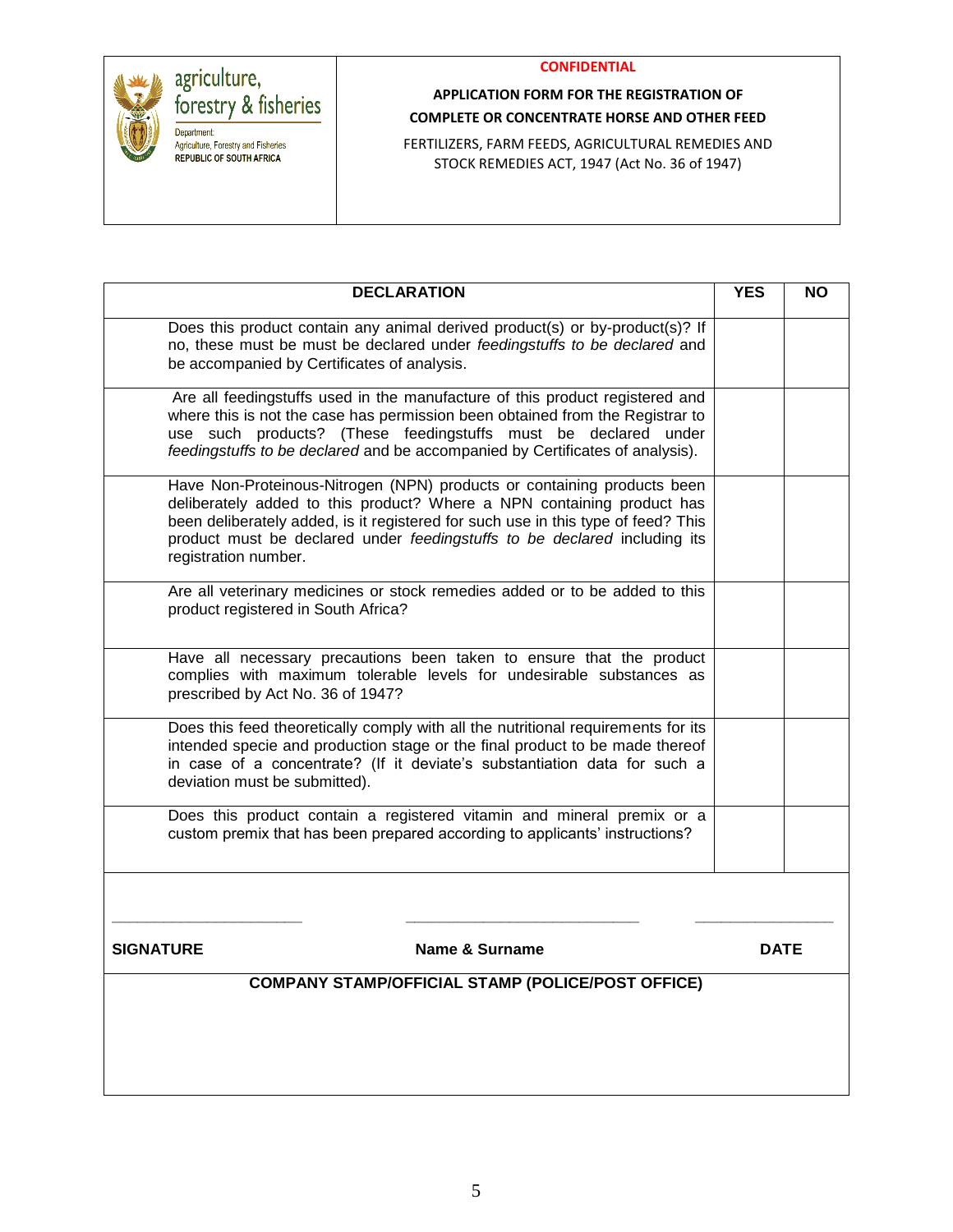



# agriculture,<br>forestry & fisheries

Department Agriculture, Forestry and Fisheries REPUBLIC OF SOUTH AFRICA

# **APPLICATION FORM FOR THE REGISTRATION OF COMPLETE OR CONCENTRATE HORSE AND OTHER FEED**

FERTILIZERS, FARM FEEDS, AGRICULTURAL REMEDIES AND STOCK REMEDIES ACT, 1947 (Act No. 36 of 1947)

#### **PRODUCT PROFILE**

| <b>PRODUCT NAME</b>                                        |                | <b>KIND OF FEED</b>                                 | <b>KIND OF ANIMAL</b> |                        | <b>PACKAGING</b>                          |  | <b>SHELF LIFE</b>                                                                                                         |
|------------------------------------------------------------|----------------|-----------------------------------------------------|-----------------------|------------------------|-------------------------------------------|--|---------------------------------------------------------------------------------------------------------------------------|
|                                                            |                |                                                     |                       |                        |                                           |  |                                                                                                                           |
|                                                            |                | <b>MANDATORY GUARANTEED ANALYSIS TO BE DECLARED</b> |                       |                        |                                           |  |                                                                                                                           |
| <b>Nutrients</b>                                           | <b>Minimum</b> | <b>Maximum</b>                                      | <b>Units</b>          |                        | Actual (if applicable)<br>Office use Only |  |                                                                                                                           |
| <b>Crude protein</b>                                       |                |                                                     |                       |                        |                                           |  |                                                                                                                           |
| <b>Moisture</b>                                            |                |                                                     |                       |                        |                                           |  |                                                                                                                           |
| <b>Crude fat</b>                                           |                |                                                     |                       |                        |                                           |  |                                                                                                                           |
| <b>Crude fibre</b>                                         |                |                                                     |                       |                        |                                           |  |                                                                                                                           |
| Calcium                                                    |                |                                                     |                       |                        |                                           |  |                                                                                                                           |
| <b>Phosphorus</b>                                          |                |                                                     |                       |                        |                                           |  |                                                                                                                           |
| Ca:P ratio                                                 |                |                                                     |                       |                        |                                           |  |                                                                                                                           |
| Other (if any)                                             |                |                                                     |                       |                        |                                           |  |                                                                                                                           |
|                                                            |                |                                                     |                       |                        |                                           |  |                                                                                                                           |
| final mixture nutritional profile in case of a concentrate |                |                                                     |                       |                        |                                           |  | Applicants optional additional guarantees to be declared (Mandatory if additional nutrients are declared on the label) OR |
| <b>Nutrients</b>                                           | <b>Minimum</b> | <b>Maximum</b>                                      | <b>Units</b>          | Actual (if applicable) |                                           |  | <b>Office use Only</b>                                                                                                    |
|                                                            |                |                                                     |                       |                        |                                           |  |                                                                                                                           |
|                                                            |                |                                                     |                       |                        |                                           |  |                                                                                                                           |
|                                                            |                |                                                     |                       |                        |                                           |  |                                                                                                                           |
|                                                            |                |                                                     |                       |                        |                                           |  |                                                                                                                           |
|                                                            |                |                                                     |                       |                        |                                           |  |                                                                                                                           |
|                                                            |                |                                                     |                       |                        |                                           |  |                                                                                                                           |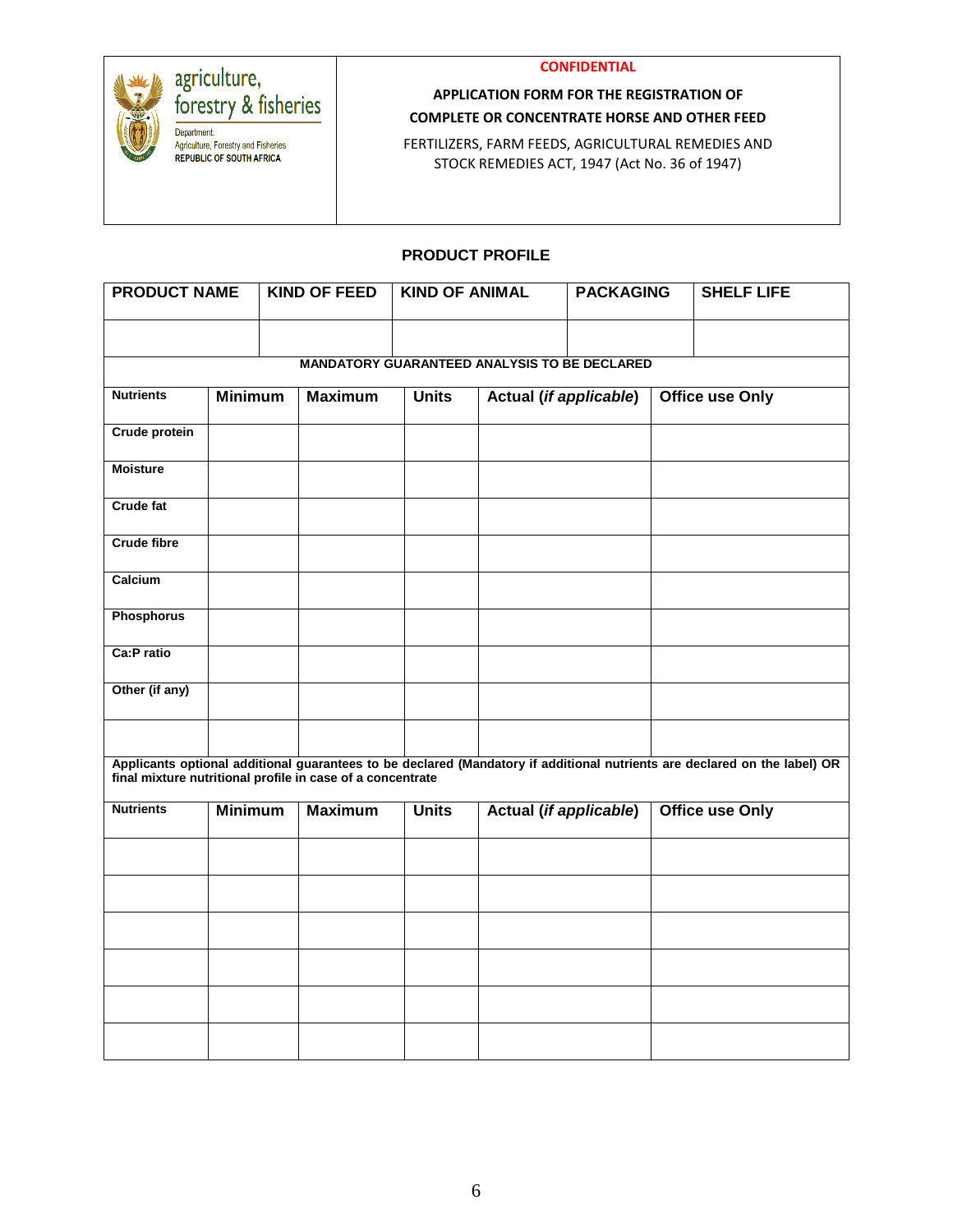

### **APPLICATION FORM FOR THE REGISTRATION OF COMPLETE OR CONCENTRATE HORSE AND OTHER FEED**

FERTILIZERS, FARM FEEDS, AGRICULTURAL REMEDIES AND STOCK REMEDIES ACT, 1947 (Act No. 36 of 1947)

#### **FEEDINGSTUFFS TO BE DECLARED**

| <b>FEEDINGSTUFF NAME</b> | <b>INTENDED USE</b> | <b>INCLUSION RANGE</b> |
|--------------------------|---------------------|------------------------|
|                          |                     |                        |
|                          |                     |                        |
|                          |                     |                        |
|                          |                     |                        |
|                          |                     |                        |
|                          |                     |                        |
|                          |                     |                        |
|                          |                     |                        |
|                          |                     |                        |
|                          |                     |                        |
|                          |                     |                        |
|                          |                     |                        |
|                          |                     |                        |
|                          |                     |                        |
|                          |                     |                        |
|                          |                     |                        |
|                          |                     |                        |
|                          |                     |                        |
|                          |                     |                        |
|                          |                     |                        |
|                          |                     |                        |
|                          |                     |                        |
|                          |                     |                        |
|                          |                     |                        |
|                          |                     |                        |
|                          |                     |                        |
|                          |                     |                        |
|                          |                     |                        |
|                          |                     |                        |
|                          |                     |                        |
|                          |                     |                        |
|                          |                     |                        |
|                          |                     |                        |
|                          |                     |                        |
|                          |                     |                        |
|                          |                     |                        |
|                          |                     |                        |
|                          |                     |                        |
|                          |                     |                        |
|                          |                     |                        |
|                          |                     |                        |
|                          |                     |                        |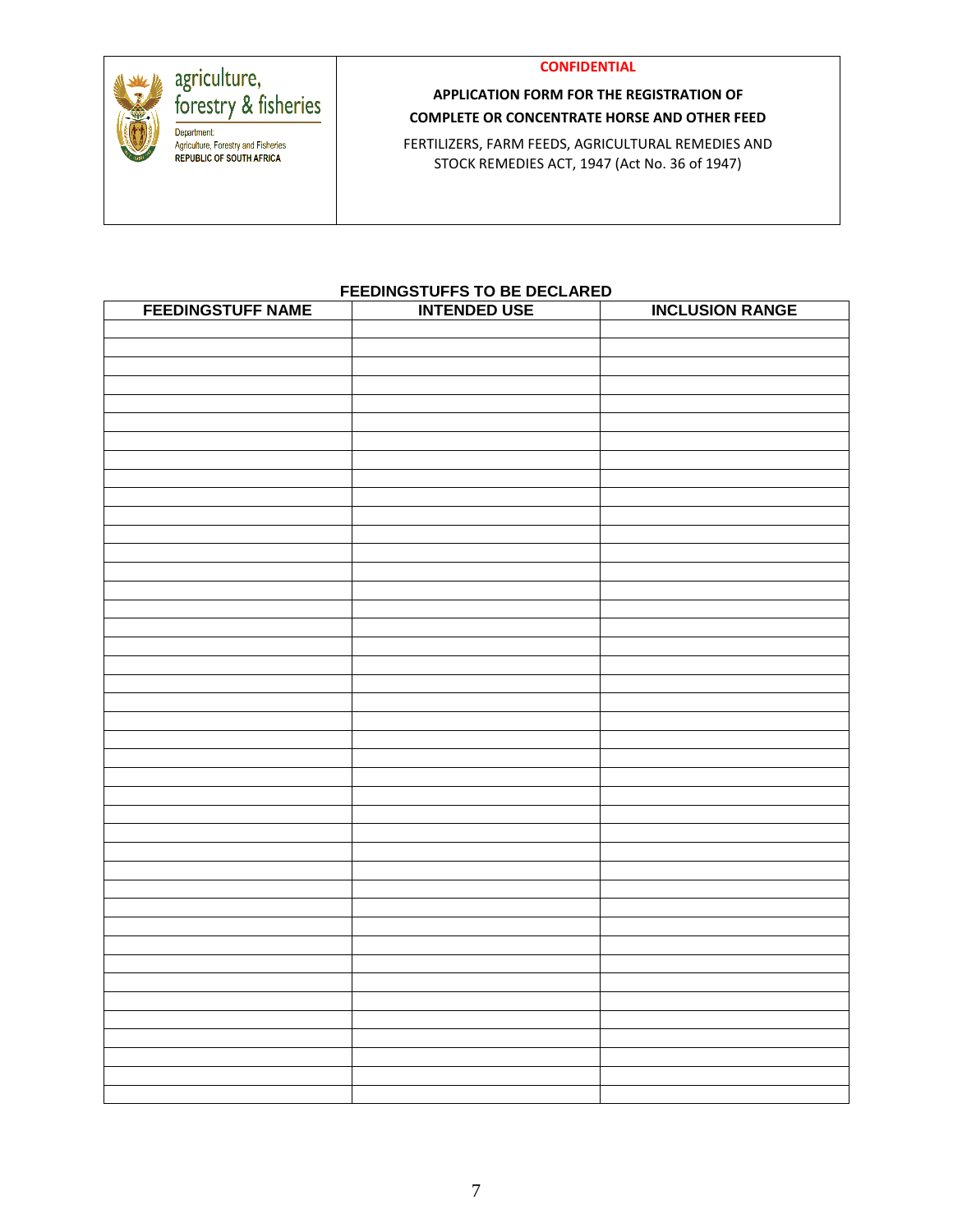

### **APPLICATION FORM FOR THE REGISTRATION OF COMPLETE OR CONCENTRATE HORSE AND OTHER FEED**

FERTILIZERS, FARM FEEDS, AGRICULTURAL REMEDIES AND STOCK REMEDIES ACT, 1947 (Act No. 36 of 1947)

#### **AFFIDAVIT ON NUTRITIONAL ADEQUACY**

**Fertilizers, Farm Feeds, Agricultural Remedies and Stock Remedies Act, 1947 (Act No. 36 of 1947)**

**APPLICANT**:……………….............................................................................................................................

**ADDRESS:**.....................................................................................................................................................

**PRODUCT NAME**:..........................................................................................................................................

- 1. I, the undersigned............................................................................................................................. do hereby make oath and say that:
- 2. The nutritional representation which either appears on the label of the product and/or is reflected in the application form has been substantiated by scientifically accurate calculations which are recorded on the file/ electronically at:

...........................................................................................................................................................

..................................... (Address where record is kept) and which will be furnished to the Registrar upon his request in terms of the Act.

- 3. The product contains ingredients in quantities that meet or exceed the nutrient levels for the intended use and species as specified in the application or label and does not contain any prohibited substance(s) in terms of Act No. 36 of 1947.
- 4. The product has been designed and developed by:-

| 41         |  |
|------------|--|
| $\Delta$ 2 |  |

who is/are suitably qualified and experienced to perform this task.

.............................................................. **DEPONENT**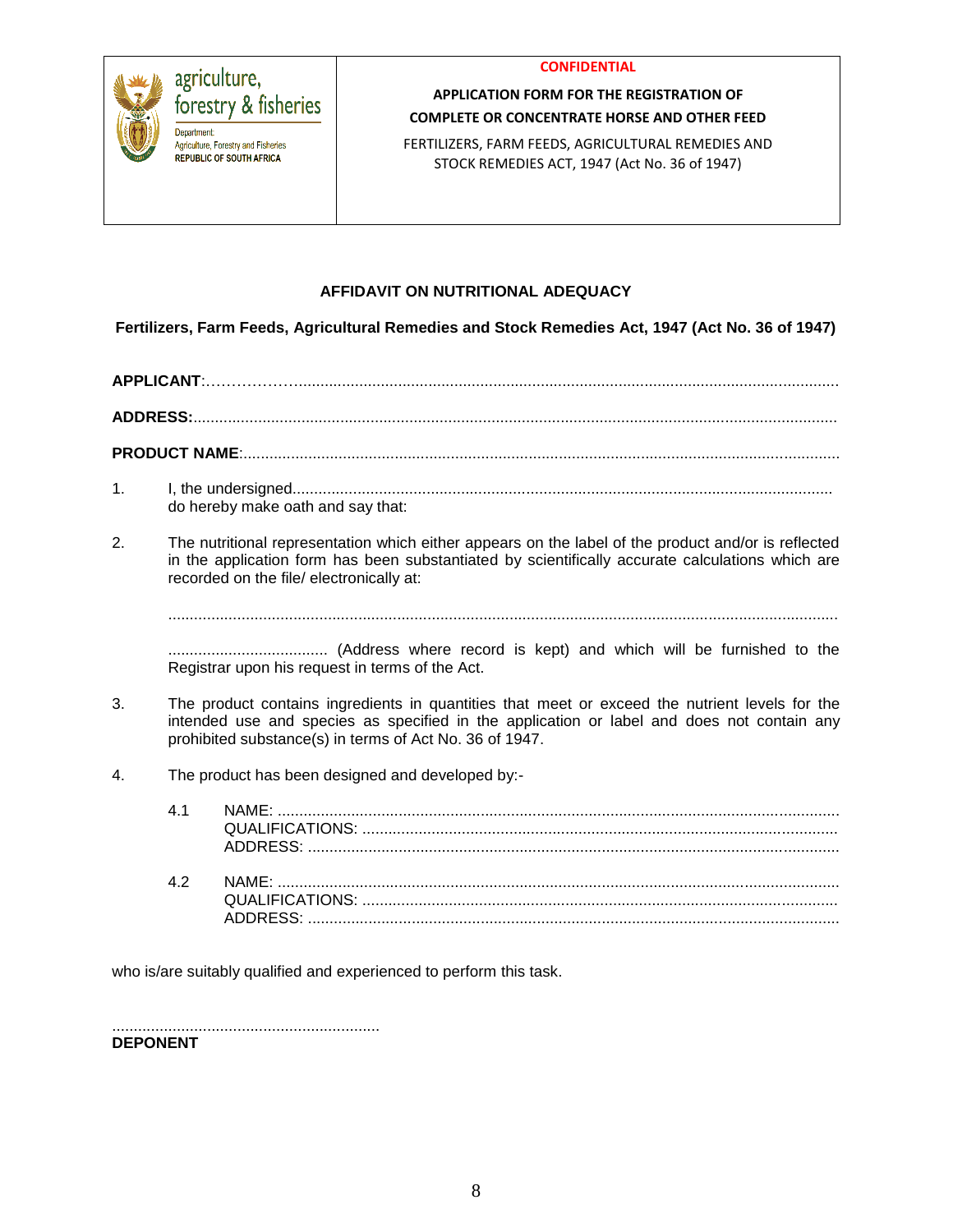| agriculture,<br>forestry & fisheries<br><b>Department:</b><br>Agriculture, Forestry and Fisheries<br><b>REPUBLIC OF SOUTH AFRICA</b> | <b>CONFIDENTIAL</b><br><b>APPLICATION FORM FOR THE REGISTRATION OF</b><br><b>COMPLETE OR CONCENTRATE HORSE AND OTHER FEED</b><br>FERTILIZERS, FARM FEEDS, AGRICULTURAL REMEDIES AND<br>STOCK REMEDIES ACT, 1947 (Act No. 36 of 1947) |                                                                                                                                                                                                           |
|--------------------------------------------------------------------------------------------------------------------------------------|--------------------------------------------------------------------------------------------------------------------------------------------------------------------------------------------------------------------------------------|-----------------------------------------------------------------------------------------------------------------------------------------------------------------------------------------------------------|
|                                                                                                                                      | <b>OATHS</b>                                                                                                                                                                                                                         | DECLARATION TO BE MADE IN THE PRESENCE OF A JUSTICE OF PEACE/COMMISSIONER OF                                                                                                                              |
|                                                                                                                                      | <b>INITIALS AND SURNAME</b>                                                                                                                                                                                                          |                                                                                                                                                                                                           |
| <b>SIGNATURE OF APPLICANT</b>                                                                                                        | <b>DATE</b>                                                                                                                                                                                                                          | TEL. NO.                                                                                                                                                                                                  |
| placed thereon in my presence.                                                                                                       |                                                                                                                                                                                                                                      | I certify that the deponent has acknowledged that he/she knows and understands the contents of this<br>declaration which was sworn to/affirmed before me and the deponents signature/thumb print/mark was |
|                                                                                                                                      | <b>JUSTICE OF THE PEACE</b><br><b>COMMISSIONER OF OATHS</b>                                                                                                                                                                          |                                                                                                                                                                                                           |
| First names and<br>surname:                                                                                                          | (BLOCK LETTERS)                                                                                                                                                                                                                      |                                                                                                                                                                                                           |
| Designation (rank):                                                                                                                  |                                                                                                                                                                                                                                      | Ex Officio Republic of South<br>Africa                                                                                                                                                                    |
| <b>Business address:</b>                                                                                                             |                                                                                                                                                                                                                                      |                                                                                                                                                                                                           |
|                                                                                                                                      | (Street address must be stated)                                                                                                                                                                                                      |                                                                                                                                                                                                           |